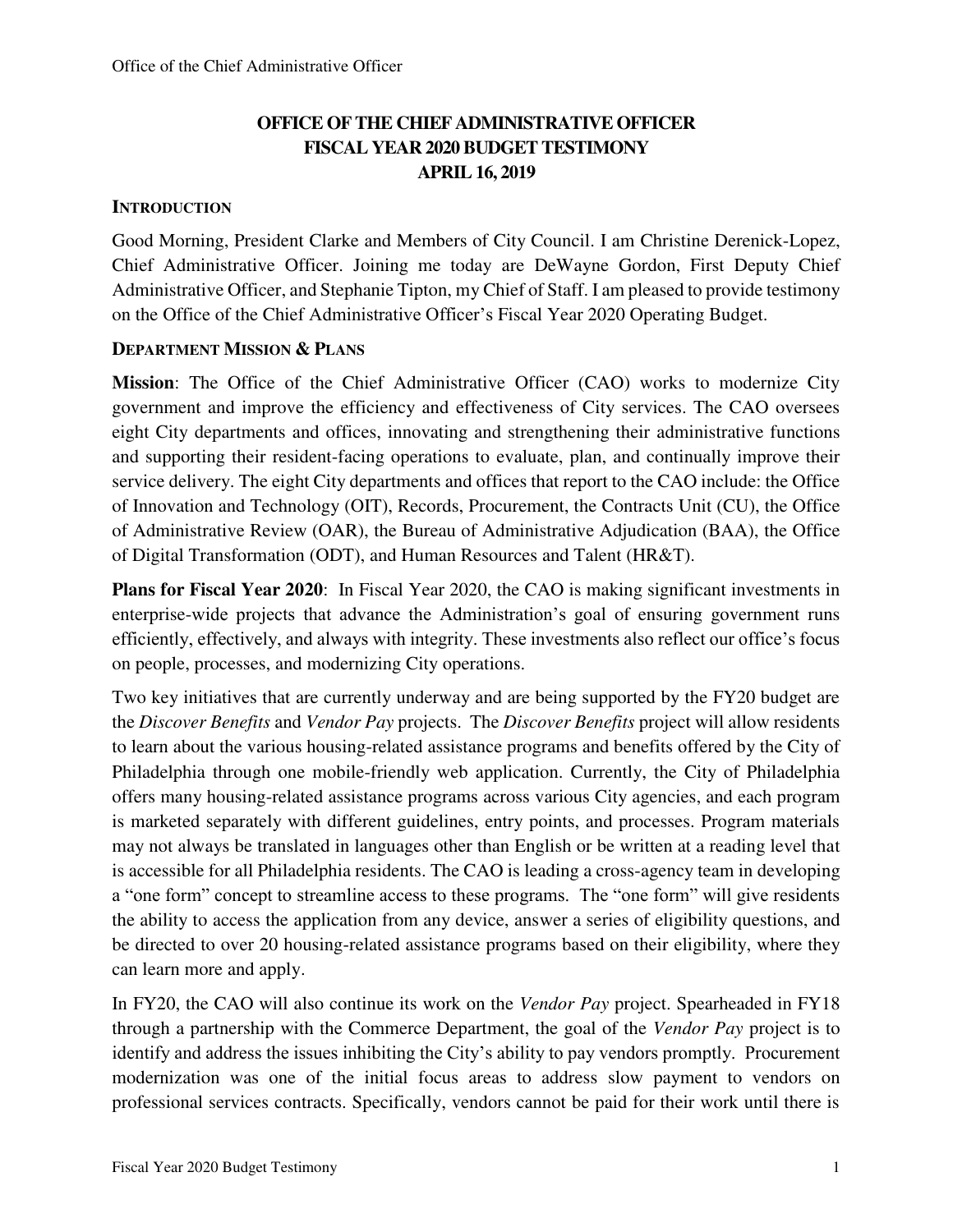an executed contract. By implementing e-signatures and an expedited approval process for standard renewals, we are significantly reducing the amount of time it takes to execute these contracts, thus ensuring vendors are paid for their work much faster. The next phase of the project is exploring ways to improve the internal vendor payment process so that payment to vendors can be made in an efficient, timely, and satisfactory manner. The CAO will pilot the new, streamlined process in FY19 with a handful of departments and implement an enterprise-wide technology solution in FY20.

In addition to these projects, the CAO will continue to advance the *HR Services Improvement Project (HRSIP),* invest in current City leadership through the *Leading for Change Fellowship,*  and develop the next generation of public servants through the *Mayor's Internship Program.* The goal of the *HRSIP* is to create a more effective, efficient, and modernized HR system by reducing the time to hire, increasing the quality of hire, and building HR capacity. Focusing on key areas such as improving hiring time, removing barriers to hiring for applicants, and branding the City as an employer of choice, our FY20 investment in *HRSIP* will allow us to continue to engage a consultant, who is supporting our management of the various work-streams related to the project, and to fund several pilots aimed at addressing these key focus areas. We also recognize the importance of investing in our own talent and our FY20 budget affords us the opportunity to do just that. The City will continue its investment in the *Leading for Change Fellowship*, an intensive program focused on developing experienced and emerging public service leaders to measurably spark system change and to create cross-sector social impact in the Philadelphia region. Through a partnership with the LeBow School of Business at Drexel University, the CAO's FY20 budget will support a cohort of fellows from various City departments and offices participating in the fellowship. Additionally, we understand that providing a living wage to interns in the *Mayor's Internship Program* is an important step to eliminating barriers for many students seeking careers in public service. Our FY20 budget provides funding to support 85 interns throughout the summer and school-year by providing them a living wage during their internship with the City.

Lastly, our Office of Digital Transformation will continue to support the roll-out of the new Phila.gov platform, the City's digital front door where residents can find information about City services, programs, and initiatives. The new Phila.gov platform, which was launched in the beginning of FY19, is designed to be user-friendly, accessible from any device, and written in plain language. The Digital Transformation team will continue to transition the remaining digital content from the City's legacy site to the redesigned Phila.gov site and implement robust analytics so the City can better understand user behavior and measure the effectiveness of the site, among other activities.

The CAO will continue to drive enterprise-wide change and innovation through these and other initiatives in FY20 and to support other City departments as they engage in projects aimed at providing City services efficiently, effectively and with a customer-service focus.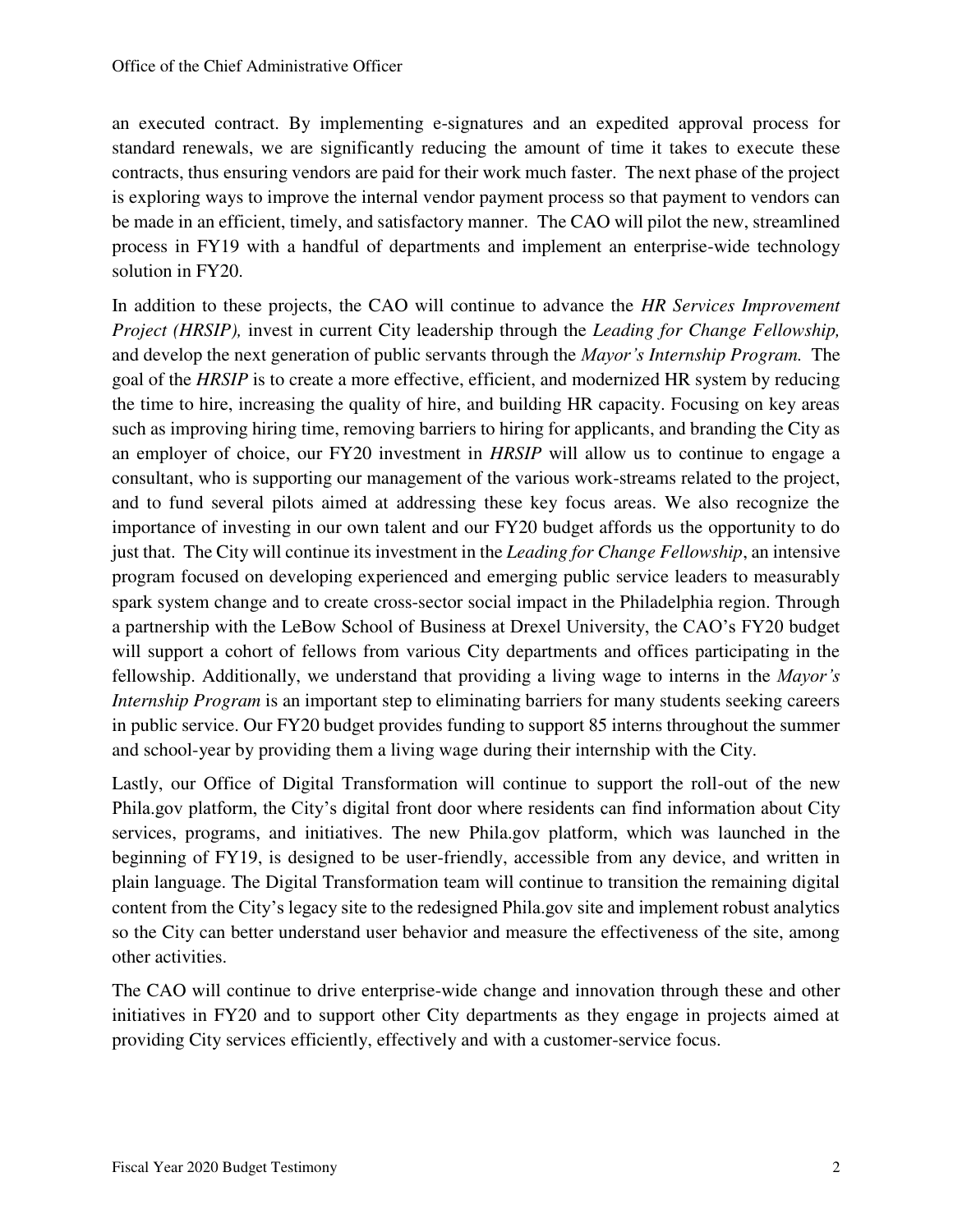| <b>Staff Demographics Summary (as of November 2018): All Funds</b> |                   |                |           |           |  |  |  |  |
|--------------------------------------------------------------------|-------------------|----------------|-----------|-----------|--|--|--|--|
|                                                                    | Total<br>Minority |                | White     | Female    |  |  |  |  |
| Number of Full-Time Staff                                          | 61                | 39             | 22        | 42        |  |  |  |  |
| Number of Exempt Staff                                             | 46                | 26             | 20        | 33        |  |  |  |  |
| Number of Executive Staff                                          | 7                 | $\overline{4}$ | 3         | 4         |  |  |  |  |
| (deputy level and above)                                           |                   |                |           |           |  |  |  |  |
| Average Salary, Full-Time Staff                                    | \$64,204          | \$53,494       | \$83,188  | \$62,919  |  |  |  |  |
| Average Salary, Exempt Staff                                       | \$71,688          | \$62,006       | \$84,275  | \$67,892  |  |  |  |  |
| Average Salary, Executive Staff                                    | \$131,277         | \$123,850      | \$141,179 | \$130,288 |  |  |  |  |
| Median Salary, Full-Time Staff                                     | \$49,227          | \$42,845       | \$76,220  | \$49,227  |  |  |  |  |
| Median Salary, Exempt Staff                                        | \$66,435          | \$49,227       | \$76,220  | \$61,800  |  |  |  |  |
| Median Salary, Executive Staff                                     | \$121,540         | \$118,450      | \$127,926 | \$118,450 |  |  |  |  |

## **BUDGET SUMMARY & OTHER BUDGET DRIVERS**

| <b>Employment Levels (as of November 2018): All Funds</b> |                            |                                              |  |  |  |  |  |
|-----------------------------------------------------------|----------------------------|----------------------------------------------|--|--|--|--|--|
|                                                           | <b>Budgeted</b><br>in FY19 | Filled as of<br>the Increment<br>Run (11/18) |  |  |  |  |  |
| Number of Full-Time Positions                             | 66                         | 61                                           |  |  |  |  |  |
| Number of Part-Time Positions                             | 6                          | 6                                            |  |  |  |  |  |
| Number of Exempt Positions                                | 52                         | 46                                           |  |  |  |  |  |
| Number of Executive Positions (deputy<br>level and above) | 8                          |                                              |  |  |  |  |  |
| Average Salary of All Full-Time Positions                 | \$62,804                   | \$64,204                                     |  |  |  |  |  |
| Median Salary of All Full-Time Positions                  | \$49,227                   | \$49,227                                     |  |  |  |  |  |

| <b>General Fund Financial Summary by Class</b>    |                |                    |                |                    |                |                  |  |  |  |  |
|---------------------------------------------------|----------------|--------------------|----------------|--------------------|----------------|------------------|--|--|--|--|
|                                                   | FY18 Original  | FY18 Actual        | FY19 Original  | FY19 Estimated     | FY20 Proposed  | Difference:      |  |  |  |  |
|                                                   | Appropriations | <b>Obligations</b> | Appropriations | <b>Obligations</b> | Appropriations | <b>FY20-FY19</b> |  |  |  |  |
| Class 100 - Employee Compensation                 | \$4,084,873    | \$4,045,694        | \$4,137,615    | \$4,187,271        | \$4,934,551    | \$747.280        |  |  |  |  |
| Class 200 - Purchase of Services                  | \$1,652,049    | \$1,795,910        | \$2,465,049    | \$2,345,049        | \$2,627,049    | \$282,000        |  |  |  |  |
| Class $300/400$ - Materials, Supplies & Equipment | \$16,665       | \$52,426           | \$16,665       | \$16,665           | \$26,665       | \$10,000         |  |  |  |  |
|                                                   | \$5,753,587    | \$5,894,030        | \$6,619,329    | \$6,548,985        | \$7,588,265    | \$1,039,280      |  |  |  |  |

| <b>Contracts Summary (Professional Services only)</b>                        |     |             |             |           |  |  |  |  |  |
|------------------------------------------------------------------------------|-----|-------------|-------------|-----------|--|--|--|--|--|
| FY19 YTD<br>FY17 <sup>1</sup><br><b>FY18</b><br><b>FY16</b><br>$(Q1 & Q2)^2$ |     |             |             |           |  |  |  |  |  |
| Total amount of contracts                                                    | n/a | \$1,543,000 | \$2,352,410 | \$135,600 |  |  |  |  |  |
| Total amount to M/W/DSBE                                                     | n/a | \$282,500   | \$457,026   | \$0       |  |  |  |  |  |
| <b>Participation Rate</b>                                                    | n/a | 18%         | 19%         | $0\%$     |  |  |  |  |  |

<sup>1</sup> Total includes a Finance Department contract for a code violation processing system in the Office of Administrative Review. The CAO began managing this contract in FY17 with the transfer of the *Office of Administrative Review from the Finance Department to the CAO.* 

<sup>2</sup> Total reflects contracts executed in FY19 Q1 and Q2. Consistent with the most recent OEO quarterly report, the total does not include contracts with active terms in FY19 Q1 and Q2 that were executed in FY18 nor contracts executed in FY19 O3. With the inclusion of all active contracts in FY19 O1 and O2 as well as contracts executed in FY19 O3, the participation rate increases to 24%.

| Total M/W/DSBE Contract Participation Goal (Public Works; Services, Supplies &<br><b>Equipment: and Professional Services combined)</b> |  |  |  |  |  |  |  |  |
|-----------------------------------------------------------------------------------------------------------------------------------------|--|--|--|--|--|--|--|--|
| FY19<br><b>FY20</b><br><b>FY18</b>                                                                                                      |  |  |  |  |  |  |  |  |
| M/W/DSBE Contract Participation Goal<br>20%<br>20%<br>25%                                                                               |  |  |  |  |  |  |  |  |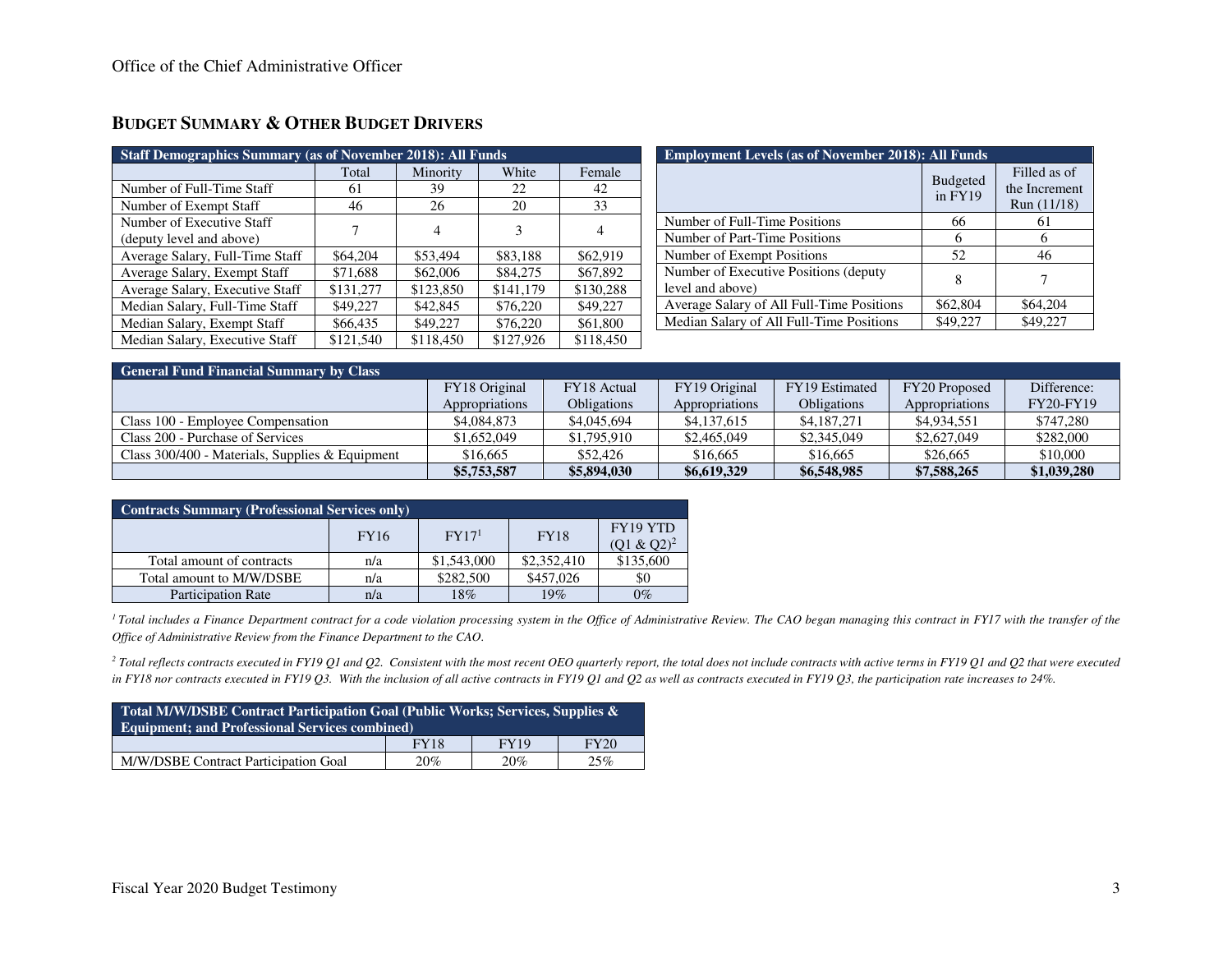## **PROPOSED BUDGET OVERVIEW**

## **Proposed Funding Request**:

The proposed Fiscal Year 2020 General Fund budget totals \$7,588,265, an increase of \$1,039,280 over Fiscal Year 2019 estimated obligation levels. This increase is primarily due to proposed investments to support the various projects described in prior sections of our testimony.

The proposed budget includes:

- \$4,934,551 in Class 100, an increase of \$747,280 over FY19. This funding will provide for the transfer of seven (7) positions from the IT Capital Fund to the CAO's Operating Fund, the addition of five (5) positions to provide general analytical support and to manage the *Discover Benefits* and *Vendor Pay* projects, and the ability to pay interns participating in the *Mayor's Internship Program.*
- \$2,627,049 in Class 200, a \$282,000 increase over FY19. This funding will be utilized to fund consulting contracts for the *HR Services Improvement Project* as well as technology and outreach related to the *Discover Benefits* and *Vendor Pay* projects.
- \$26,665 in Class 300/400, a \$10,000 increase over FY19. This funding will support the purchase of additional collateral and promotional materials for our Office of Human Resources and Talent as part of their City-wide recruitment efforts.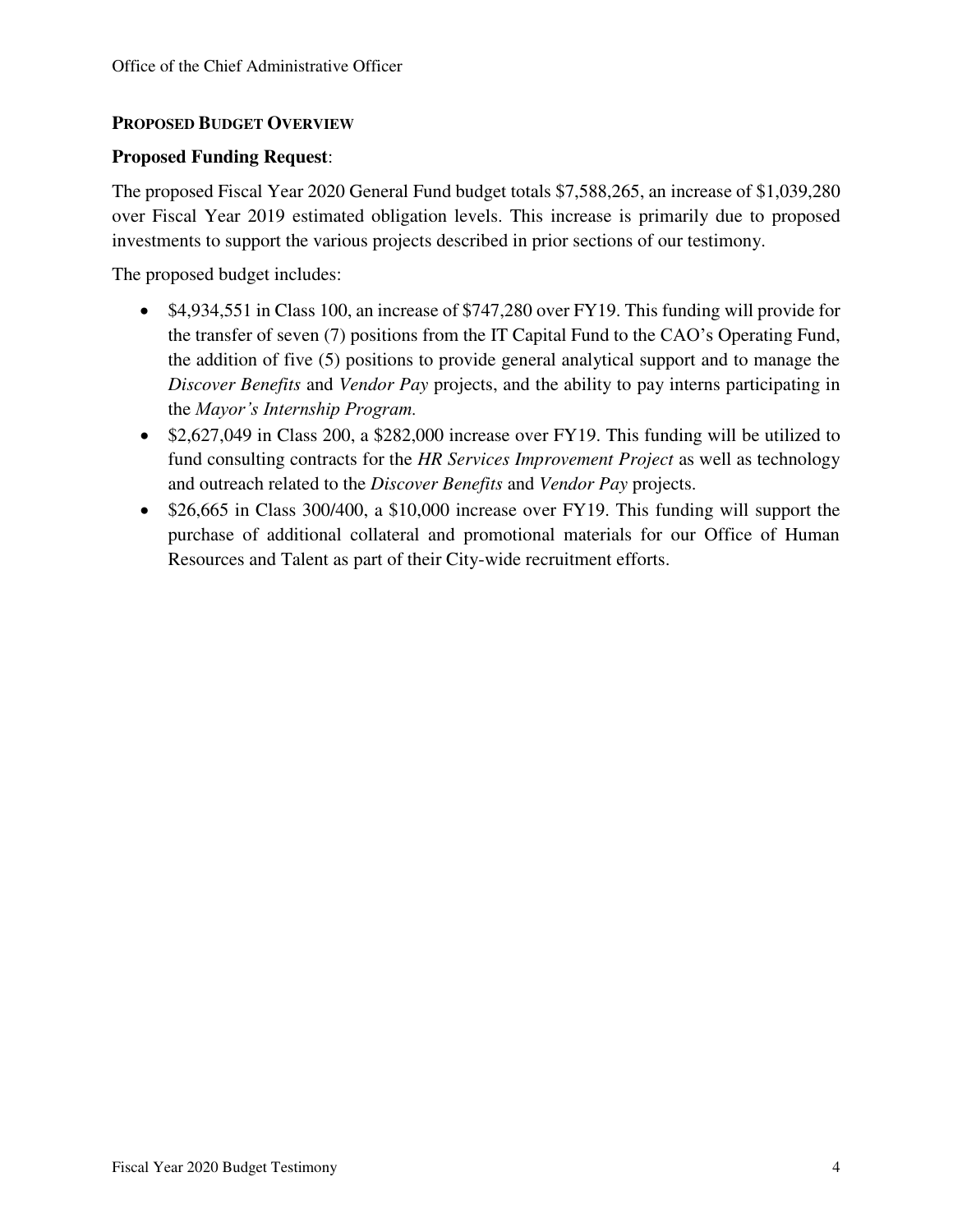## **STAFFING LEVELS**

The department is requesting 76 General Fund budgeted positions for FY20, an increase of 12 positions over FY19.

The increase is attributed to the planned transfer of seven (7) positions supporting the Phila.gov website from the IT Capital Fund to the Operating Fund as well as the addition of five (5) positions to provide general analytical support and to manage the *Discover Benefits* and *Vendor Pay* projects.

## **NEW HIRES**

| New Hires (from $7/1/2018$ to $11/25/18$ ) <sup>1</sup> |  |  |  |  |  |  |
|---------------------------------------------------------|--|--|--|--|--|--|
| <b>Total Number of New Hires</b><br>French              |  |  |  |  |  |  |
| Black or African American                               |  |  |  |  |  |  |
| White                                                   |  |  |  |  |  |  |
| $\rm Total$                                             |  |  |  |  |  |  |

The CAO has had no new hires since the increment run.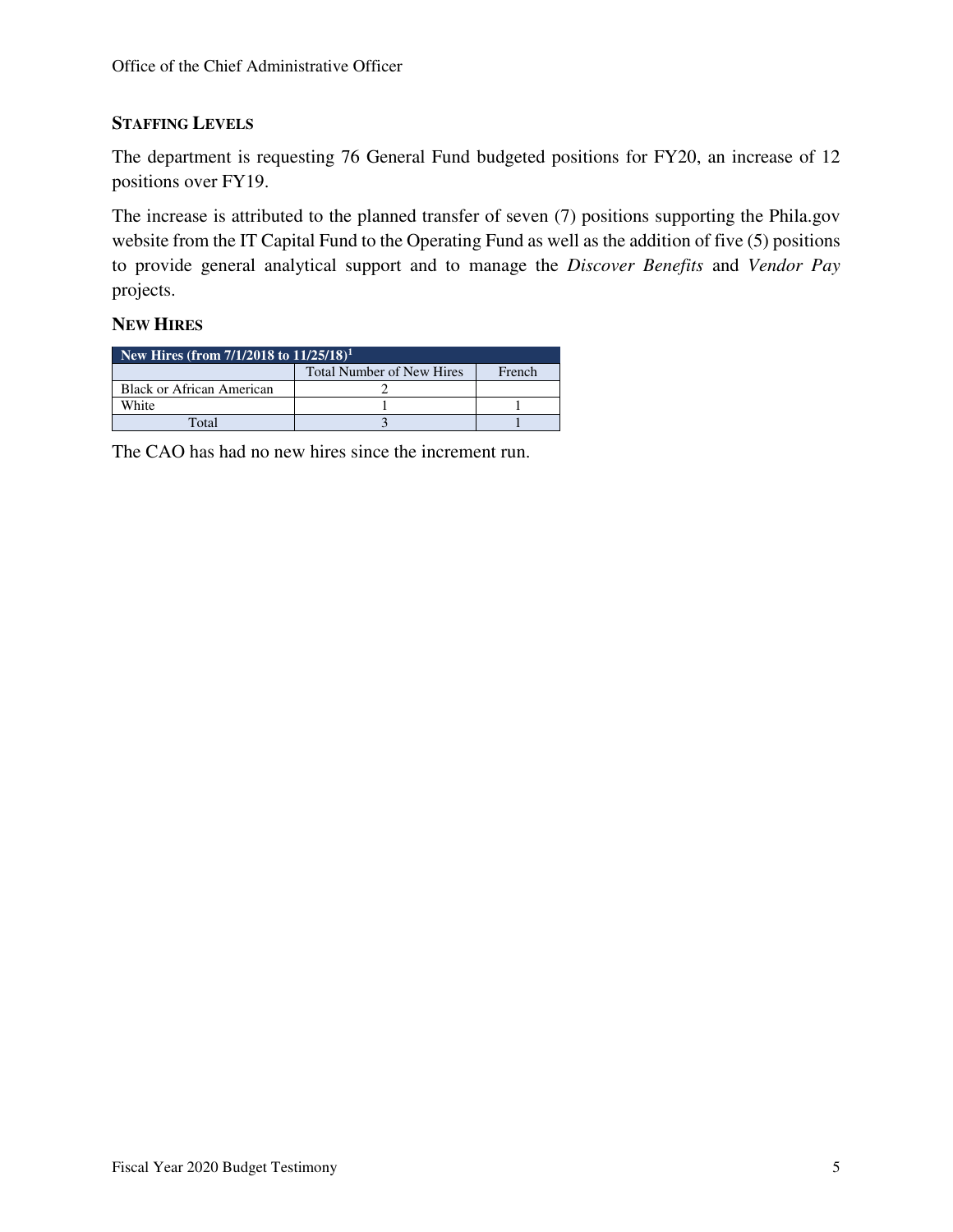## **PERFORMANCE, CHALLENGES, AND INITIATIVES**

## **STRATEGIC DIRECTION AND TRANSFORMATION PROGRAM**

### **FY20 Strategic Goals**

#### *HR&T:*

- Grow the City's reputation as an employer of choice.
- Develop skills and competencies within HR staff that align with business goals and objectives.
- Drive a high-performance culture and promote diversity and inclusion in all areas.
- Develop an employment brand for the City.

*Contracts:* 

• Identify areas of opportunities within the City for process improvements and process re-engineering and implement improvements.

*Open Data & Digital Transformation:* 

- Continue to migrate and redesign content and improve and maintain phila.gov.
- Build stronger relationships with the public and local civic design and technology professionals to improve City service delivery through official pathways.
- Collaborate with City departments and the public to design and develop digital products that better connect the public to City programs, services, or resources in resident-focused ways.
- Partner with City departments and the public to redesign City services to be more efficient and effective through the application of human-centered design methods and the development of responsible technology solutions.

| <b>FY20 Performance Measures</b>                                                 |             |             |             |        |  |  |  |  |  |
|----------------------------------------------------------------------------------|-------------|-------------|-------------|--------|--|--|--|--|--|
|                                                                                  | <b>FY18</b> | $FY19$ YTD  | <b>FY19</b> | FY20   |  |  |  |  |  |
| <b>Measure</b>                                                                   | Actual      | $(01 + 02)$ | Target      | Target |  |  |  |  |  |
| Average contract conformance time: professional services contracts<br>$(days)^1$ | 110         | 108         | 90          | 90     |  |  |  |  |  |

*<sup>1</sup> Each year, in Q2, there is an uptick in this measure due to an increase in the volume of contracts processed. This change in volume increases the processing times. CAO has rolled out a new expedited process for handling certain contract amendments to help drive down processing times further.*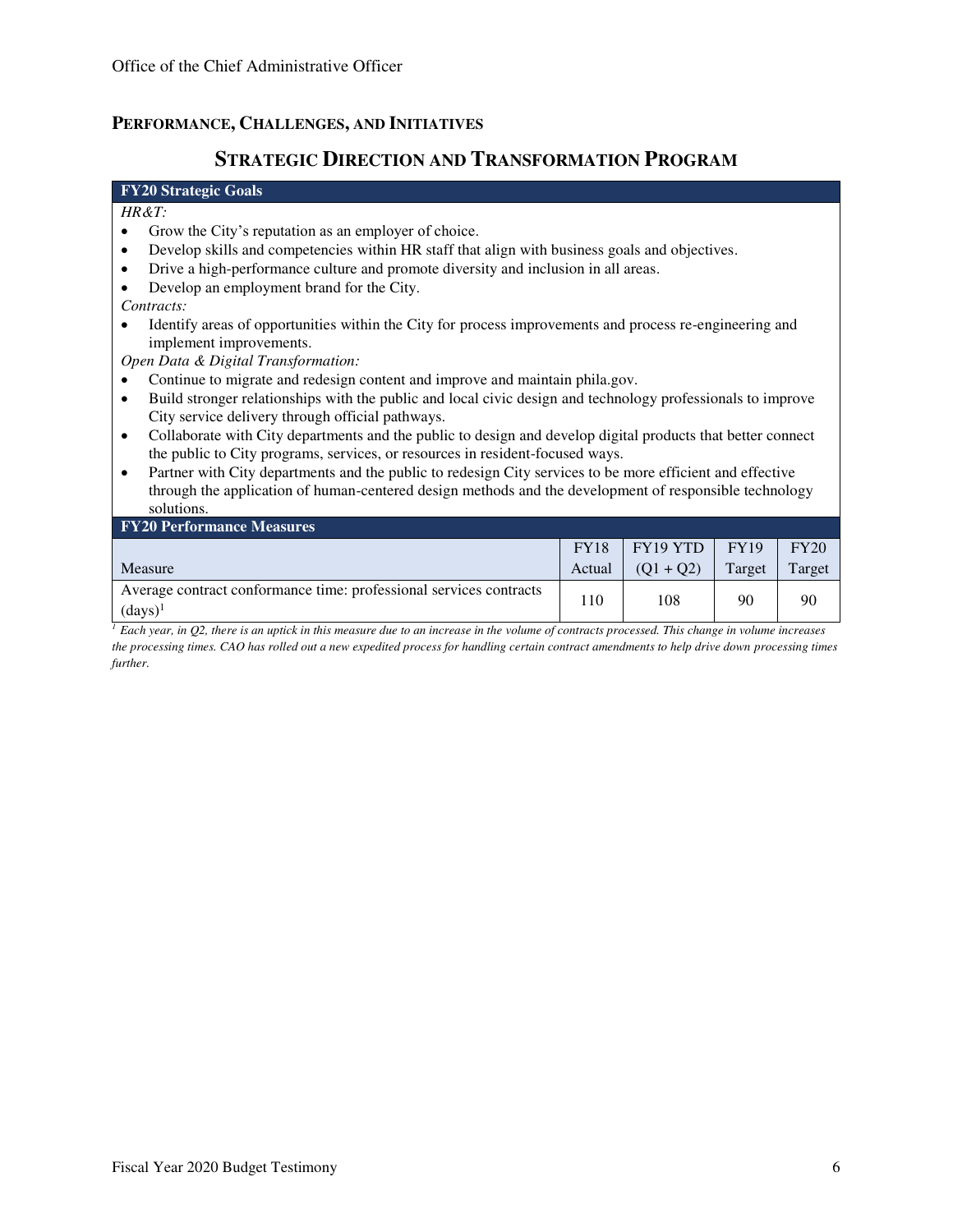# **OFFICE OF ADMINISTRATIVE REVIEW (OAR) PROGRAM**

| <b>FY20</b> Strategic Goals                                                                                                                                |             |             |             |         |  |  |  |  |
|------------------------------------------------------------------------------------------------------------------------------------------------------------|-------------|-------------|-------------|---------|--|--|--|--|
| Implement a broad-based training program for staff, focusing on improved customer service and personal<br>development.                                     |             |             |             |         |  |  |  |  |
| Continue focus on stream-lining and improving internal processes.<br>٠                                                                                     |             |             |             |         |  |  |  |  |
| Reduce the average number of days from receiving a hearing request via regular mail to making a disposition<br>$\bullet$<br>(decision by hearing officer). |             |             |             |         |  |  |  |  |
| Reduce the average number of days from receiving a hearing request online to making a disposition (decision<br>$\bullet$<br>by hearing officer).           |             |             |             |         |  |  |  |  |
| Improve documentation of hearing decisions entered across all categories (in-person, online, mail, phone,<br>$\bullet$<br>other).                          |             |             |             |         |  |  |  |  |
| <b>FY20 Performance Measures</b>                                                                                                                           |             |             |             |         |  |  |  |  |
|                                                                                                                                                            | <b>FY18</b> | FY19 YTD    | <b>FY19</b> | FY20    |  |  |  |  |
| Measure                                                                                                                                                    | Actual      | $(Q1 + Q2)$ | Target      | Target  |  |  |  |  |
| Time between notification of hearing date and hearing date (All<br>5<br>4<br>4<br>Tax Review Board Hearing Types) (months)                                 |             |             |             |         |  |  |  |  |
| Time between request for review and hearing for Red Light<br>5<br>5<br>5<br>5<br>Camera Tickets (weeks)                                                    |             |             |             |         |  |  |  |  |
| Hearing decisions entered across all categories (in-person, online,<br>mail, phone, other)                                                                 | 120,610     | 67,101      | 130,000     | 130,000 |  |  |  |  |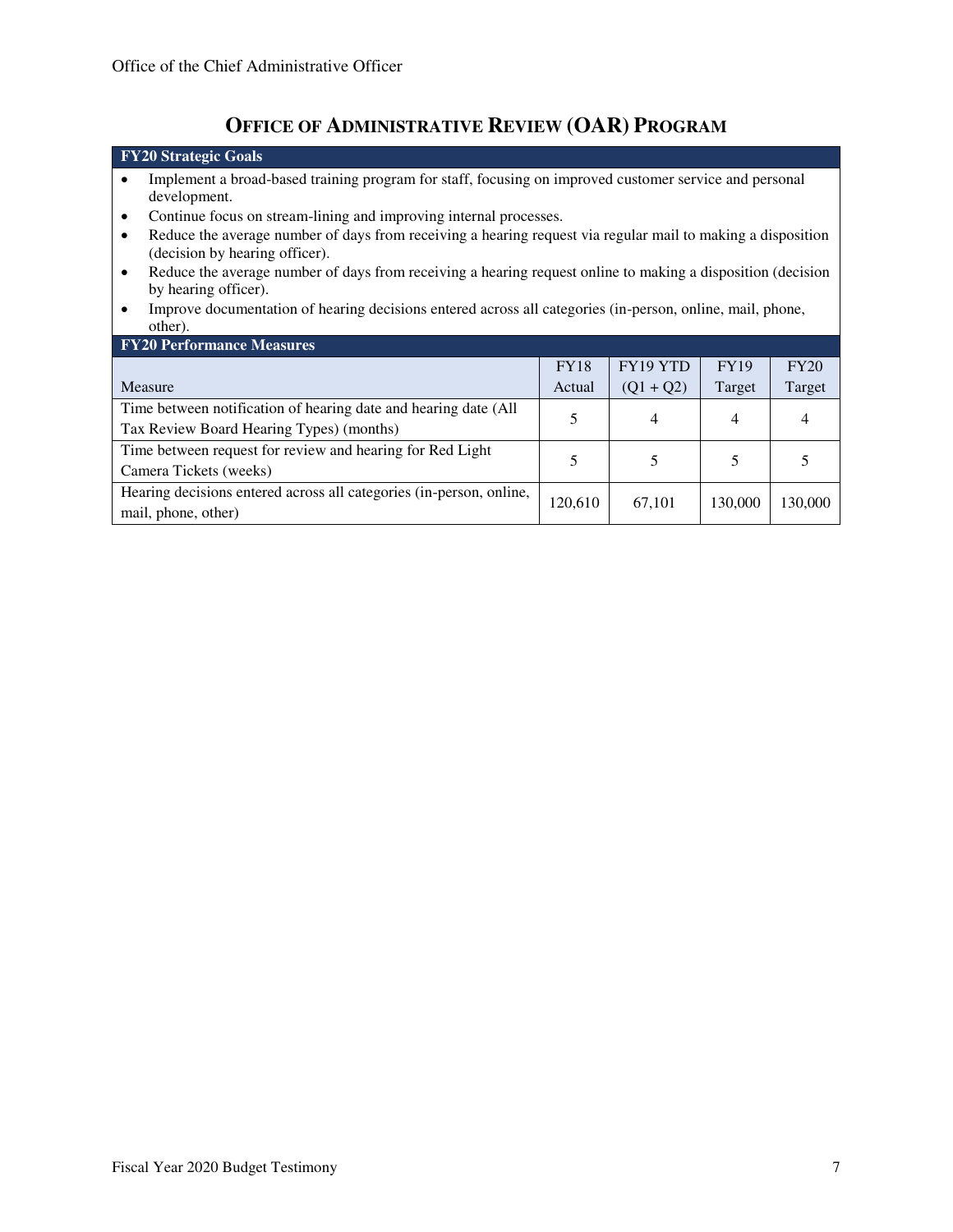## **CONTRACTING EXPERIENCE**

| M/W/DSBE Participation on Large Professional Services Contracts with For-Profit Vendors |                                                       |                                    |                          |                               |                         |                                                 |                                          |                                           |                                                   |                                                                                                                             |                                                                                          |
|-----------------------------------------------------------------------------------------|-------------------------------------------------------|------------------------------------|--------------------------|-------------------------------|-------------------------|-------------------------------------------------|------------------------------------------|-------------------------------------------|---------------------------------------------------|-----------------------------------------------------------------------------------------------------------------------------|------------------------------------------------------------------------------------------|
| Top Largest Contracts over \$34,000 for FY19                                            |                                                       |                                    |                          |                               |                         |                                                 |                                          |                                           |                                                   |                                                                                                                             |                                                                                          |
| Vendor<br>Name                                                                          | <b>Brief</b><br>Description<br>of Service<br>Provided | Dollar<br>Amount<br>of<br>Contract | <b>RFP</b> Issue<br>Date | Contract<br><b>Start Date</b> | Ranges in<br><b>RFP</b> | $%$ of<br>M/W/DSBE<br>Participation<br>Achieved | \$ Value of<br>M/W/DSBE<br>Participation | Total $%$<br>Participation<br>- All DSBEs | Total \$<br>Value<br>Participation<br>- All DSBEs | Is This a<br>Local<br>Business?<br>(principal)<br>place of<br>business<br>located<br>within City<br>limits)<br>[yes $/no$ ] | Does the<br>Vendor<br>Have a<br>Waiver for<br>Living Wage<br>Compliance?<br>[yes $/$ no] |
| Conduent                                                                                | Code Unit<br><b>Violations</b>                        |                                    |                          |                               | MBE: 20-25%             | 20%                                             | \$251,000                                |                                           |                                                   |                                                                                                                             |                                                                                          |
| State $&$<br>Local                                                                      | System and                                            | \$1,255,000                        | 2/1/2017                 | 4/1/2018                      | WBE: 10-15%             | $0\%$                                           | \$0                                      | 20%                                       | \$251,000                                         | N <sub>o</sub>                                                                                                              | N <sub>o</sub>                                                                           |
| Solutions                                                                               | Associated<br><b>Services</b>                         |                                    |                          |                               | DSBE: $0\%$             | $0\%$                                           | \$0                                      |                                           |                                                   |                                                                                                                             |                                                                                          |
| Philadelphia                                                                            | Augmentation<br>services pilot                        |                                    |                          |                               | MBE: BGFE <sup>1</sup>  | $0\%$                                           | \$0                                      |                                           |                                                   |                                                                                                                             |                                                                                          |
| Occupational                                                                            | for Medical                                           | \$300,000                          | 9/5/2018                 | 1/1/2019                      | WBE: BGFE <sup>1</sup>  | $0\%$                                           | \$0                                      | $0\%$                                     | \$0                                               | Yes                                                                                                                         | No                                                                                       |
| Health P.C.                                                                             | Evaluation<br>Unit                                    |                                    |                          |                               | DSBE: BGFE <sup>1</sup> | $0\%$                                           | \$0                                      |                                           |                                                   |                                                                                                                             |                                                                                          |
| Career                                                                                  | Sexual<br>Harassment                                  |                                    |                          |                               | <b>MBE: BGFE</b>        | $0\%$                                           | \$0                                      |                                           |                                                   |                                                                                                                             |                                                                                          |
| Concepts,<br>Inc. dba CCI                                                               | Prevention e-                                         | \$100,000                          | 8/22/2018                | 3/1/2019                      | <b>WBE: BGFE</b>        | 100%                                            | \$100,000                                | 100%                                      | \$100,000                                         | N <sub>o</sub>                                                                                                              | N <sub>o</sub>                                                                           |
| Consulting                                                                              | Learning<br>Solutions                                 |                                    |                          |                               | <b>DSBE: BGFE</b>       | $0\%$                                           | \$0                                      |                                           |                                                   |                                                                                                                             |                                                                                          |

<sup>1</sup> The ranges originally provided by OEO (MBE: 10-15% and/or WBE: 10-15%) for the RFP were subsequently amended to Best and Good Faith Efforts (BGFE) *by OEO before the contract was awarded.*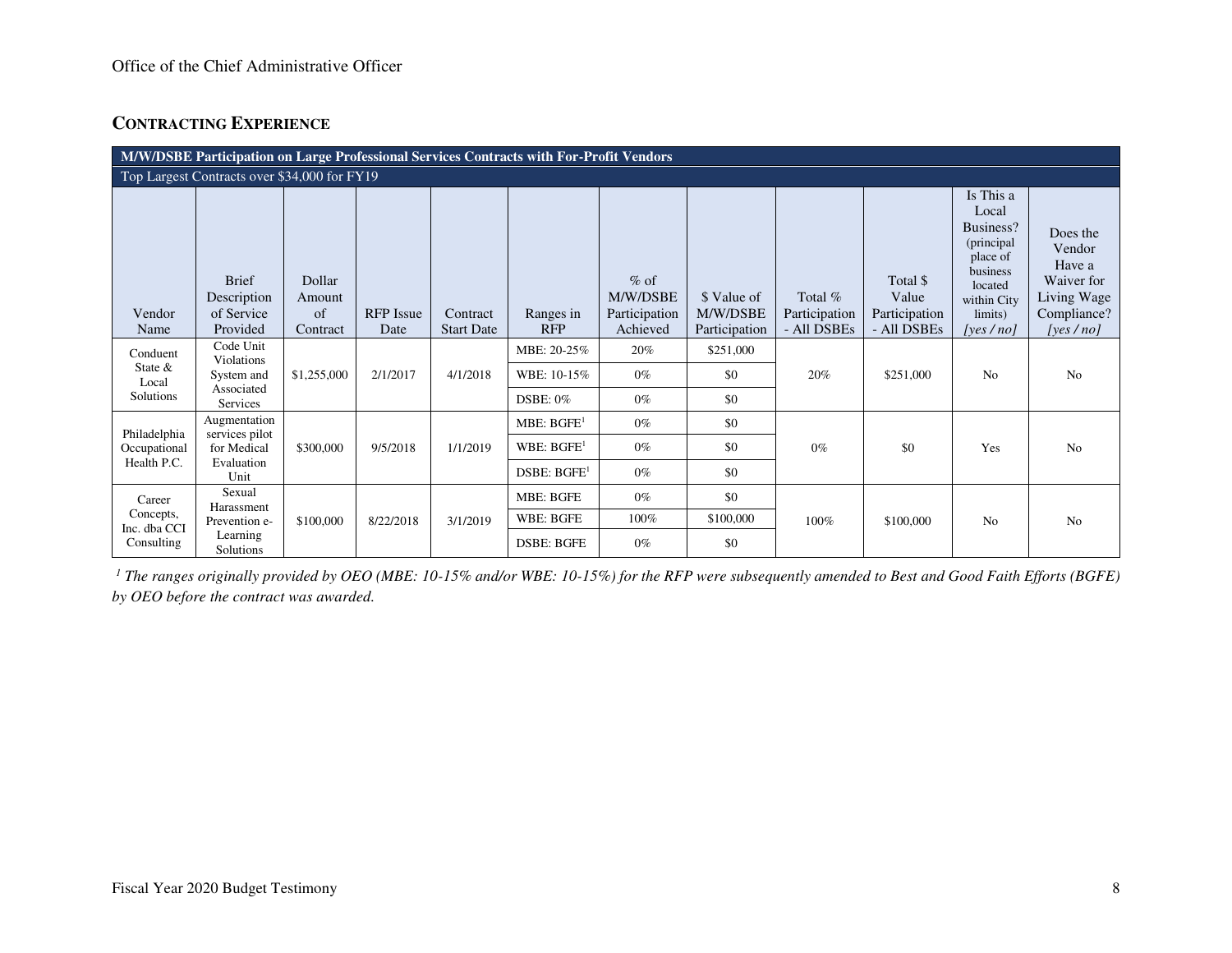# **EMPLOYEE DATA**

| <b>Staff Demographics (as of November 2018)</b> |                        |                |                        |                  |                  |  |  |  |  |
|-------------------------------------------------|------------------------|----------------|------------------------|------------------|------------------|--|--|--|--|
|                                                 | <b>Full-Time Staff</b> |                | <b>Executive Staff</b> |                  |                  |  |  |  |  |
|                                                 | Male                   | Female         |                        | Male             | Female           |  |  |  |  |
|                                                 | African-               | African-       |                        | African-         | African-         |  |  |  |  |
|                                                 | American               | American       |                        | American         | American         |  |  |  |  |
| Total                                           | 10                     | 19             | Total                  | $\overline{c}$   | $\overline{c}$   |  |  |  |  |
| % of Total                                      | 16%                    | 31%            | % of Total             | 29%              | 29%              |  |  |  |  |
| Average Salary                                  | \$62,569               | \$50,635       | Average Salary         | \$134,930        | \$112,770        |  |  |  |  |
| <b>Median Salary</b>                            | \$45,279               | \$44,857       | Median Salary          | \$134,930        | \$112,770        |  |  |  |  |
|                                                 | White                  | White          |                        | White            | White            |  |  |  |  |
| Total                                           | 7                      | 15             | Total                  | 1                | $\overline{c}$   |  |  |  |  |
| % of Total                                      | $11\%$                 | 25%            | % of Total             | $14\%$           | 29%              |  |  |  |  |
| Average Salary                                  | \$81,535               | \$83,960       | Average Salary         | \$127,926        | \$147,850        |  |  |  |  |
| <b>Median Salary</b>                            | \$82,282               | \$75,190       | Median Salary          | \$127,926        | \$147,850        |  |  |  |  |
|                                                 | Hispanic               | Hispanic       |                        | Hispanic         | Hispanic         |  |  |  |  |
| Total                                           | $\overline{2}$         | $\overline{4}$ | Total                  | $\overline{0}$   | $\mathbf{0}$     |  |  |  |  |
| % of Total                                      | 3%                     | 7%             | % of Total             | $0\%$            | $0\%$            |  |  |  |  |
| Average Salary                                  | \$38,691               | \$46,993       | Average Salary         | \$0              | \$0              |  |  |  |  |
| <b>Median Salary</b>                            | \$38,691               | \$43,316       | <b>Median Salary</b>   | \$0              | \$0              |  |  |  |  |
|                                                 | Asian                  | Asian          |                        | Asian            | Asian            |  |  |  |  |
| Total                                           | $\boldsymbol{0}$       | 3              | Total                  | $\boldsymbol{0}$ | $\boldsymbol{0}$ |  |  |  |  |
| % of Total                                      | $0\%$                  | 5%             | % of Total             | $0\%$            | $0\%$            |  |  |  |  |
| Average Salary                                  | \$0                    | \$67,407       | Average Salary         | \$0              | \$0              |  |  |  |  |
| <b>Median Salary</b>                            | \$0                    | \$72,100       | Median Salary          | \$0              | \$0              |  |  |  |  |
|                                                 | Other                  | Other          |                        | Other            | Other            |  |  |  |  |
| Total                                           | $\theta$               | 1              | Total                  | $\theta$         | $\theta$         |  |  |  |  |
| % of Total                                      | $0\%$                  | 2%             | % of Total             | $0\%$            | $0\%$            |  |  |  |  |
| Average Salary                                  | \$0                    | \$30,944       | Average Salary         | \$0              | \$0              |  |  |  |  |
| Median Salary                                   | \$0                    | \$30,944       | Median Salary          | \$0              | \$0              |  |  |  |  |
|                                                 | Bilingual              | Bilingual      |                        | Bilingual        | Bilingual        |  |  |  |  |
| Total                                           | 1                      | 8              | Total                  | $\theta$         | $\theta$         |  |  |  |  |
| % of Total                                      | $2\%$                  | 13%            | % of Total             | $0\%$            | $0\%$            |  |  |  |  |
| Average Salary                                  | \$84,460               | \$65,037       | Average Salary         | \$0              | \$0              |  |  |  |  |
| Median Salary                                   | \$84,460               | \$72,300       | Median Salary          | \$0              | \$0              |  |  |  |  |
|                                                 | Male                   | Female         |                        | Male             | Female           |  |  |  |  |
| Total                                           | 19                     | 42             | Total                  | 3                | 4                |  |  |  |  |
| % of Total                                      | $31\%$                 | 69%            | % of Total             | 43%              | 57%              |  |  |  |  |
| Average Salary                                  | \$67,043               | \$62,919       | Average Salary         | \$132,595        | \$130,288        |  |  |  |  |
| <b>Median Salary</b>                            | \$49,227               | \$49,227       | <b>Median Salary</b>   | \$127,926        | \$118,450        |  |  |  |  |